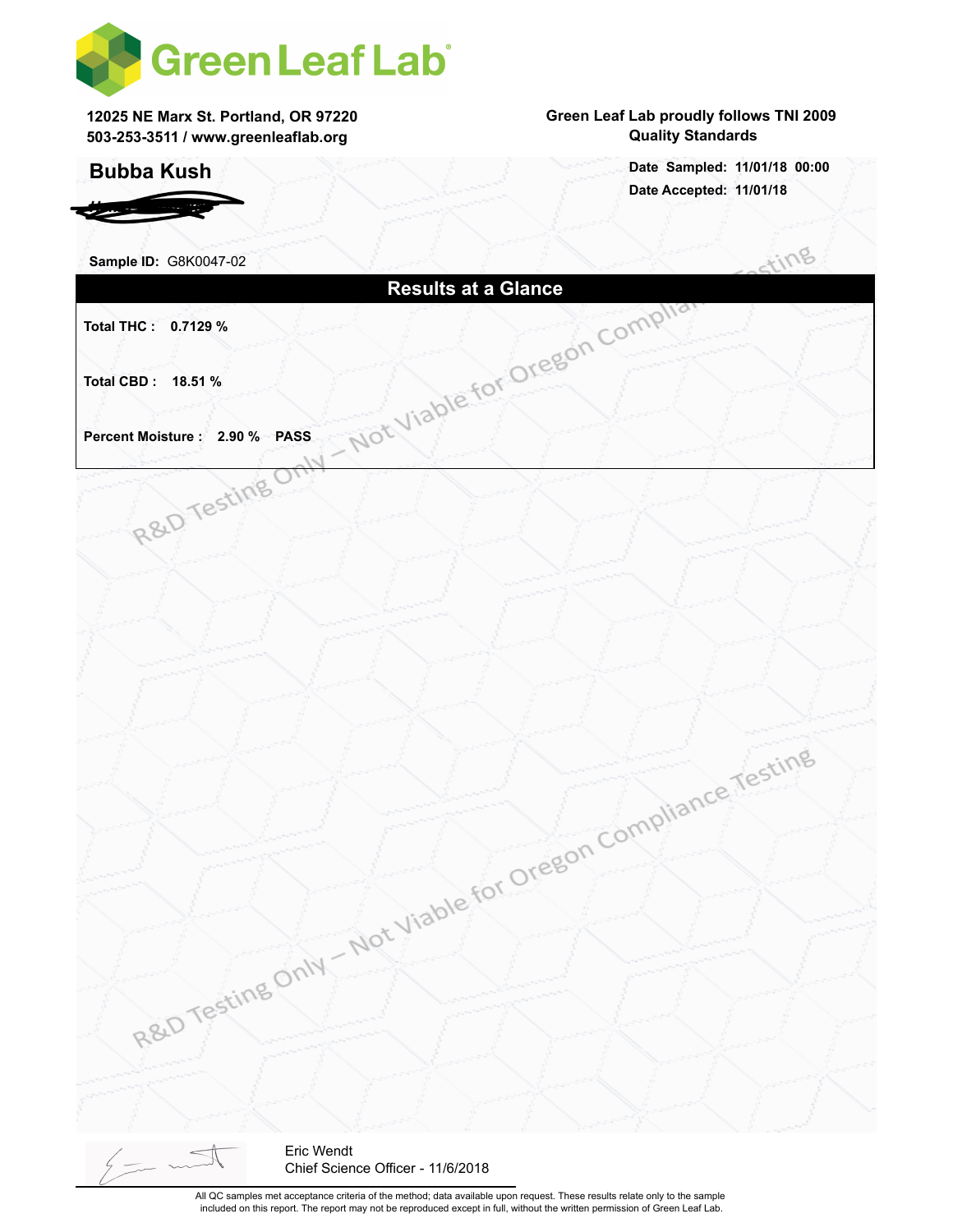

**12025 NE Marx St. Portland, OR 97220 503-253-3511 / www.greenleaflab.org**

## **Bubba Kush**

*Hemp Worldwide*

# **Official Cannalysis Report**

**License#: 10029074C70**

**Green Leaf Lab proudly follows TNI 2009 Quality Standards**

> **Date Accepted: 11/01/18 Date Sampled: 11/01/18 00:00**

**M #:** M#1004110



included on this report. The report may not be reproduced except in full, without the written permission of Green Leaf Lab.